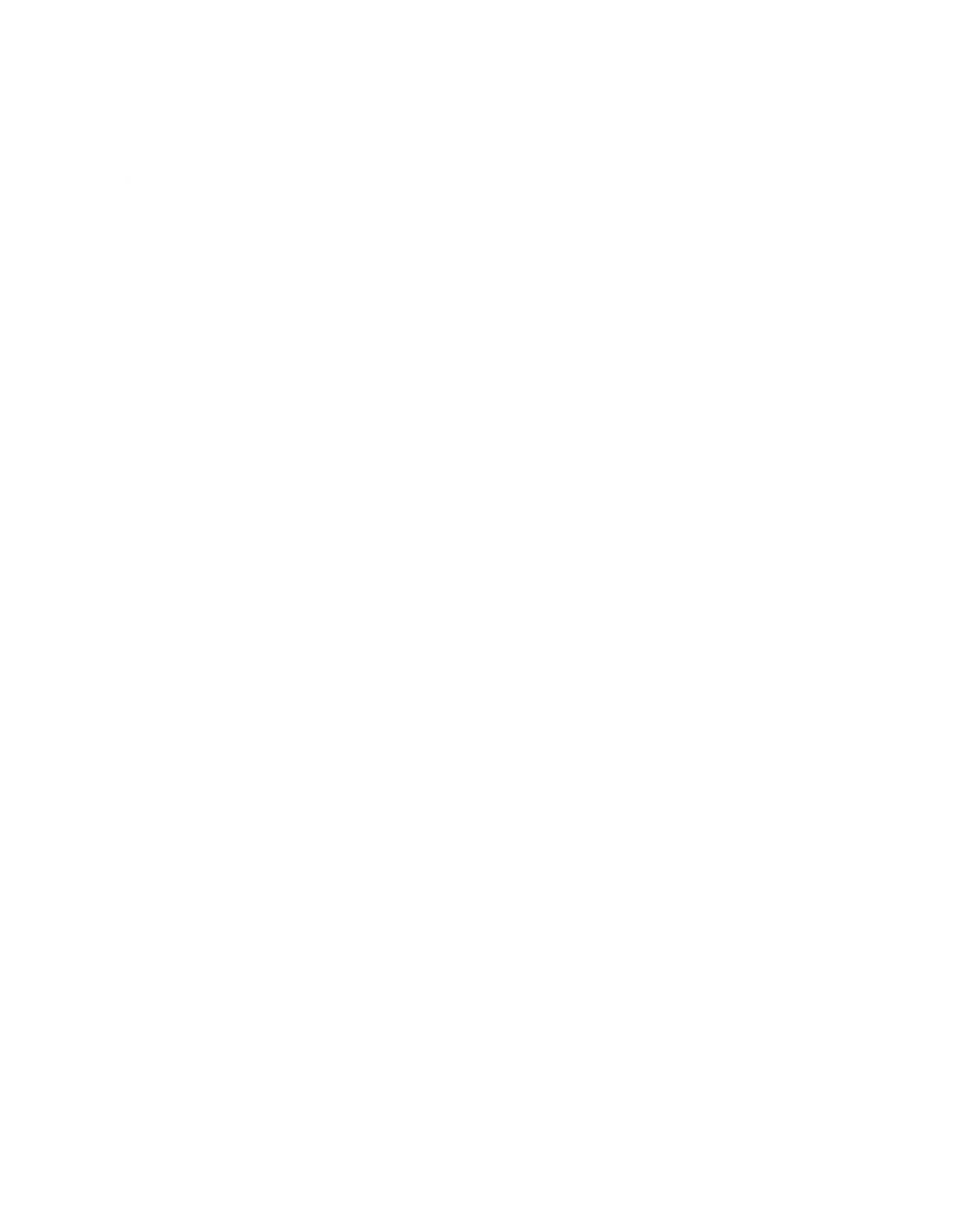

# Independent auditor's report on schedule of annual compensation disclosure

**Grant Thornton LLP** Suite 1100 2000 Barrington Street Halifax, NS B3J 3K1 T +1 902 421 1734 F +1 902 420 1068 www.GrantThornton.ca

To the Board of Governors of **Acadia University**

We have audited Acadia University's (the "University") Schedule of Nova Scotia Public Sector Annual Compensation Disclosure, for the period of April 1, 2016, to March 31, 2017, and a summary of other explanatory information (together, the "Schedule"). The Schedule has been prepared by management based on the financial reporting provisions of the Public Sector Compensation Disclosure Act, 2010, C.43, S.1 ("PSCD Act").

#### **Management's responsibility for the schedule**

Management is responsible for the preparation of the Schedule in accordance with the financial reporting provisions in the PSCD Act, and for such internal control as management determines is necessary to enable the preparation of the Schedule that is free from material misstatement, whether due to fraud or error.

#### **Auditor's responsibility**

Our responsibility is to express an opinion on the Schedule based on our audit. We conducted our audit in accordance with Canadian generally accepted auditing standards. Those standards require that we comply with ethical requirements and plan and perform the audit to obtain reasonable assurance about whether the Schedule is free from material misstatement.

An audit involves performing procedures to obtain audit evidence about the amounts and disclosures in the Schedule. The procedures selected depend on the auditor's judgment, including the assessment of the risks of material misstatement of the schedule, whether due to fraud or error. In making those risk assessments, the auditor considers internal control relevant to the entity's preparation of the Schedule in order to design audit procedures that are appropriate in the circumstances, but not for the purpose of expressing an opinion on the effectiveness of the entity's internal control. An audit also includes evaluating the appropriateness of accounting policies used and the reasonableness of accounting estimates made by management, as well as evaluating the overall presentation of the Schedule.

We believe that the audit evidence we have obtained is sufficient and appropriate to provide a basis for our audit opinion.

#### **Opinion**

In our opinion, the financial information presented in the Schedule of Nova Scotia Public Sector Annual Compensation Disclosure for the University for the period of April 1, 2016, to March 31, 2017, is prepared, in all material respects, in accordance with the PSCD Act.

#### **Basis of accounting**

Without modifying our opinion, we draw attention to Note 1 to the Schedule, which describes the basis of accounting. The Schedule is prepared to assist the University to meet the requirements of the PSCD Act. As a result, the Schedule may not be suitable for another purpose. Our report is intended solely for the Board of Governors of Acadia University and the Province of Nova Scotia and should not be used by parties other than the Board of Governors of Acadia University and the Province of Nova Scotia

Grant Thouton LLP

Halifax, Canada Chartered Professional Accountants June 9, 2017 Licensed Public Accountants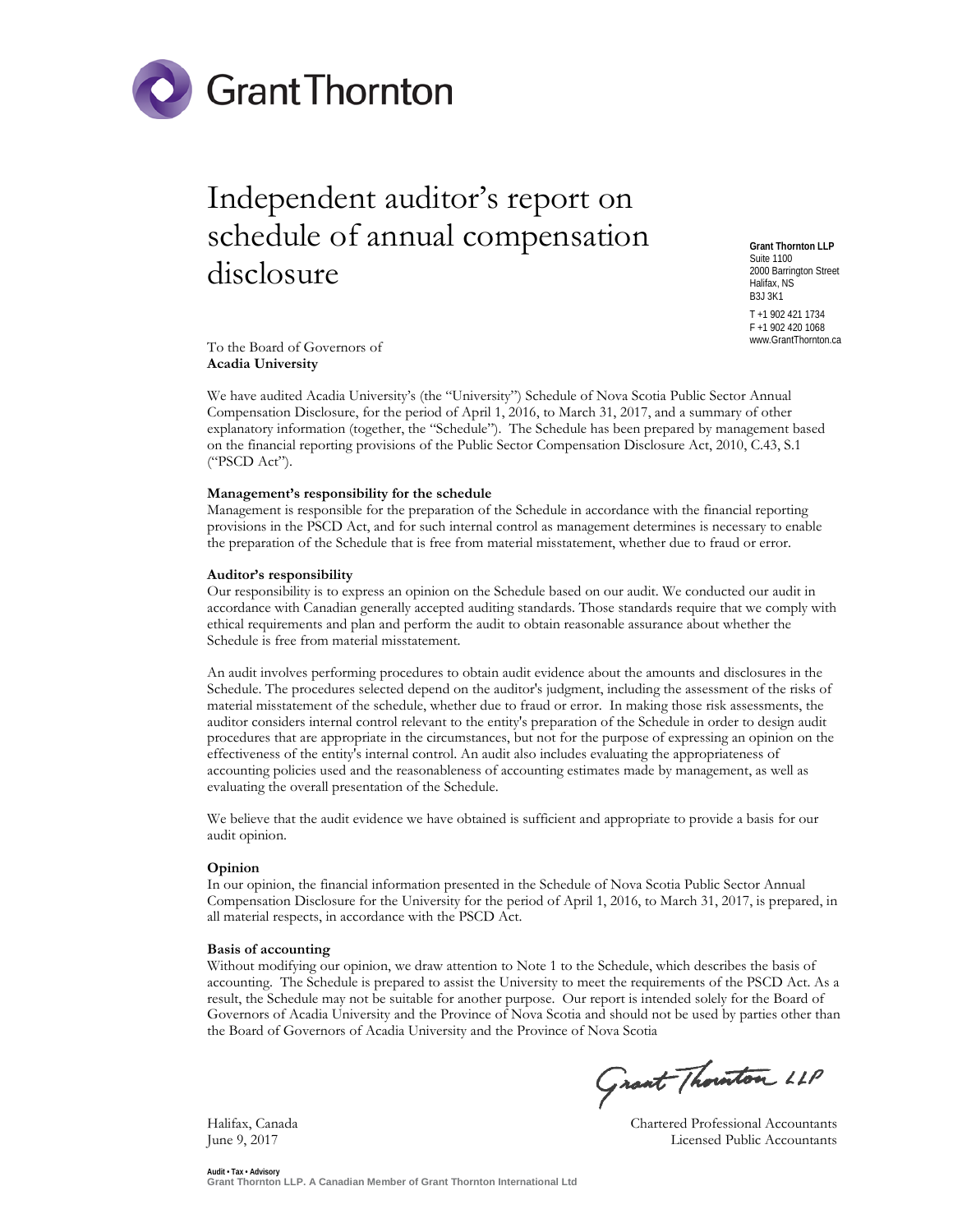| Name                 | Compensation |
|----------------------|--------------|
| Abela, Paul          | 118,893      |
| Abramson, Zelda      | 107,898      |
| Ahern, Stephen       | 113,019      |
| Alexander, Cynthia   | 119,101      |
| Anderson, Barbara J  | 123,477      |
| Aylward, Marie L     | 105,303      |
| Banks, Jeffrey T     | 157,919      |
| Barr, Sandra M       | 151,951      |
| Bennett, Craig       | 145,250      |
| Benoit, Darcy        | 109,004      |
| Biro, Andrew         | 108,023      |
| Bissix, Glyn C       | 151,044      |
| Both, Christoph      | 130,535      |
| Brittain, James J    | 107,188      |
| Brodeur, Darlene A   | 137,839      |
| Callaghan, Edith     | 119,738      |
| Callaghan, Michael P | 108,221      |
| Campbell, Wanda R    | 126,018      |
| Charke, Derek        | 110,455      |
| Chipman, Hugh        | 137,240      |
| Clarke, Nancy E      | 115,085      |
| Colton, John         | 133,182      |
| Corkum, Patricia E   | 129,187      |
| Cunningham, Richard  | 120,168      |
| Curry, Eva P         | 104,129      |
| Dahringer, Heather A | 115,086      |
| Darnbrough, James M  | 126,970      |
| Delpeche, Bernard    | 122,850      |
| Dennis, Michael J    | 124,016      |
| Devine, Michael      | 111,011      |
| Diamond. James       | 109,622      |
| Dickie, Kevin R      | 120,338      |
| Doerr, Paul W        | 110,045      |
| Doucette, Gary F     | 109,911      |
| Durant, Matthew      | 118,939      |
| Dye, Kelly           | 115,227      |
| Elshof, Leo J        | 110,931      |
| Evans, Rodger C      | 115,633      |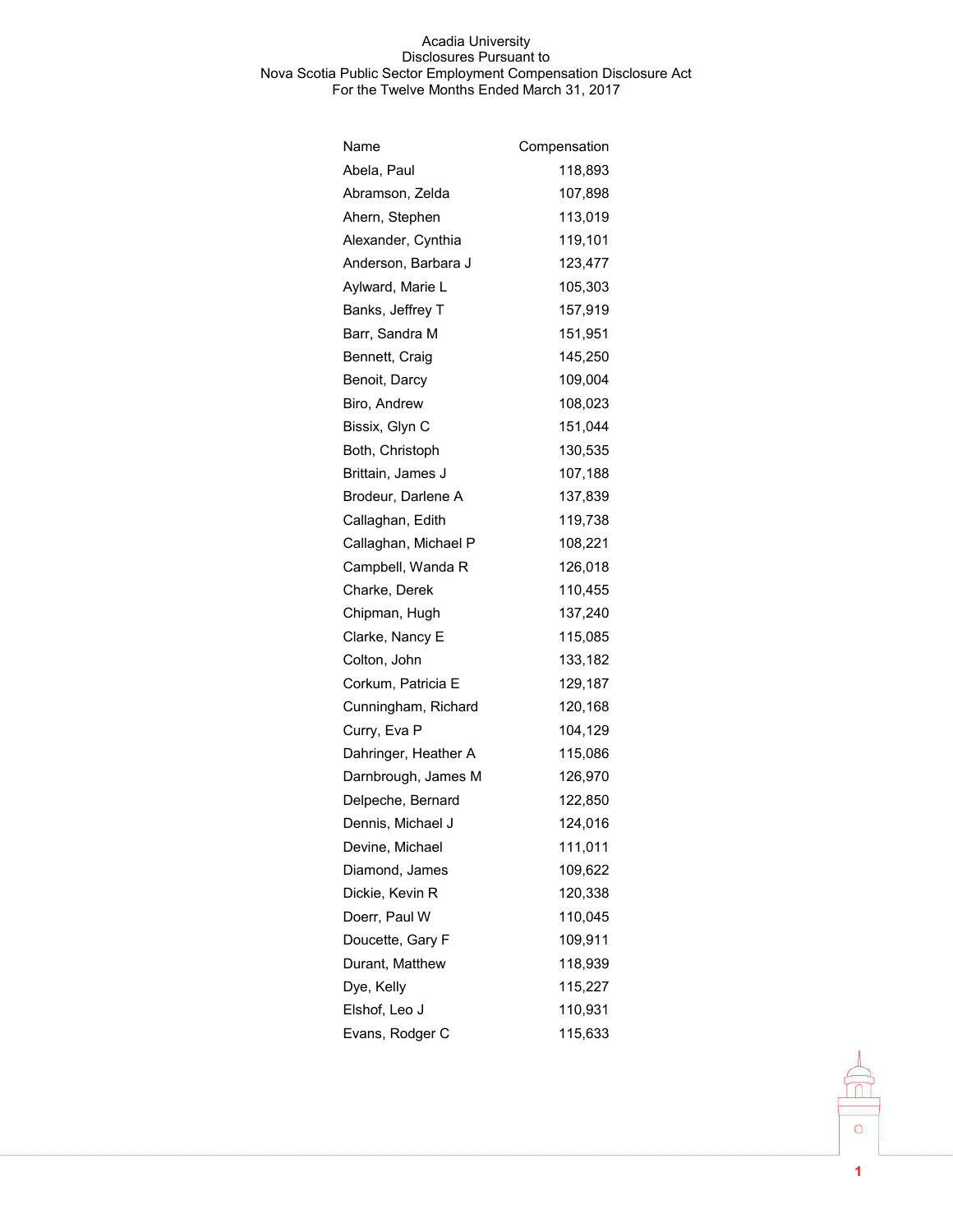| Name                  | Compensation |
|-----------------------|--------------|
| Falkenham, Marcel     | 105,418      |
| Fowles, Jonathon      | 121,590      |
| Gibson, Glenys        | 125,602      |
| Grant, James D        | 104,897      |
| Guiney Yallop, John J | 102,671      |
| Handrigan, Nancy      | 127,711      |
| Hansen, John          | 119,778      |
| Hemming, Heather E    | 188,464      |
| Hennessy, Jeffrey J   | 136,906      |
| Hillier, Neil K       | 111,011      |
| Holmberg, Diane       | 132,373      |
| Holt, Jason           | 111,149      |
| Hooper, Jeffrey       | 143,611      |
| Hopkins, Mark         | 109,368      |
| Hutchinson, lan       | 139,918      |
| Ivany, Raymond E      | 293,807      |
| Jha, Amitabh          | 124,707      |
| Kapoor, Harish        | 127,238      |
| Karsten, Richard      | 120,323      |
| Kayahan, Cevat B      | 115,048      |
| Kruisselbrink, L. D   | 116,782      |
| Landry, Scott C       | 109,454      |
| Larocque, Lance B     | 101,861      |
| Lauzon, Paul          | 110,103      |
| Lehr, Ronald F        | 131,374      |
| Lu, Wilson W          | 105,971      |
| Lukeman, Matthew      | 121,334      |
| MacDonald, Jennifer E | 100,081      |
| MacKinnon, David      | 156,743      |
| MacKinnon, Gregory R  | 118,910      |
| MacLeod, James E      | 149,603      |
| MacVicar, Mary        | 138,372      |
| Maitzen, Stephen      | 116,369      |
| Major, Sonya          | 131,444      |
| Mallory, Mark L       | 120,266      |
| McMullin, David W     | 103,016      |
| Mehta, Rick           | 108,922      |
| Mendivil, Franklin    | 127,710      |

 $\bullet$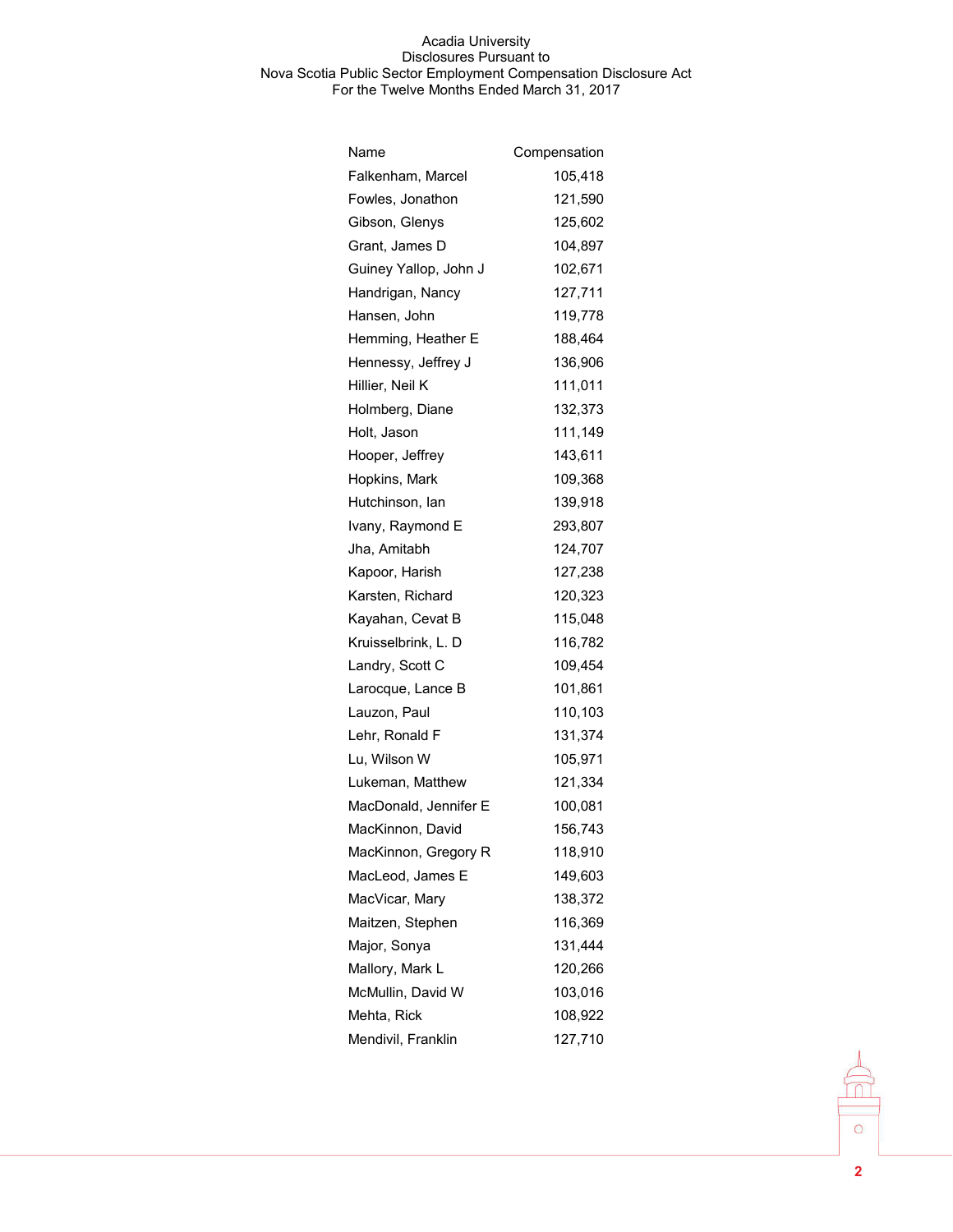| Name                     | Compensation |
|--------------------------|--------------|
| Mesheau, Susan M         | 153,002      |
| Migliarisi, Anna G       | 120,033      |
| Mitchell, Andrew         | 121,339      |
| Morley, Catherine        | 100,093      |
| Morrison, George R       | 186,254      |
| Moussa, Hassouna         | 150,420      |
| Murimboh, John           | 108,591      |
| Murphy, Rene J           | 128,397      |
| Murray, Ian V            | 113,793      |
| Narbeshuber, Lisa        | 113,022      |
| Newman, Randy L          | 105,902      |
| O'Driscoll, Nelson J     | 136,481      |
| Patterson, Erin K        | 102,475      |
| Peng, Jianan             | 128,998      |
| Perrins, Robert J        | 126,165      |
| Petrie, Allison J        | 102,363      |
| Piper, David             | 149,557      |
| Pitter, Robert           | 100,577      |
| Potter, Susan            | 100,402      |
| Poulter, Gillian         | 114,649      |
| Proulx, Robert           | 121,767      |
| Provencal, Vernon L      | 130,755      |
| Pufahl, Peir K           | 113,866      |
| Quema, Anne              | 127,226      |
| Raeside, Robert P        | 153,454      |
| Ramsay, Marc             | 106,550      |
| Rand, Jennie L           | 105,268      |
| Redden, Anna             | 110,055      |
| Richard, Jennifer L      | 106,897      |
| Rigg, Patricia D         | 133,344      |
| Roberts, Scott           | 123,594      |
| Robertson, Michael       | 123,936      |
| Rushton, Christianne M   | 103,023      |
| Saklofske, Jon           | 108,876      |
| Sanford, James F         | 101,593      |
| Schwenke Wyile, Andrea I | 115,708      |
| Seale, Robert            | 109,144      |
| Seaman, Roxanne          | 121,076      |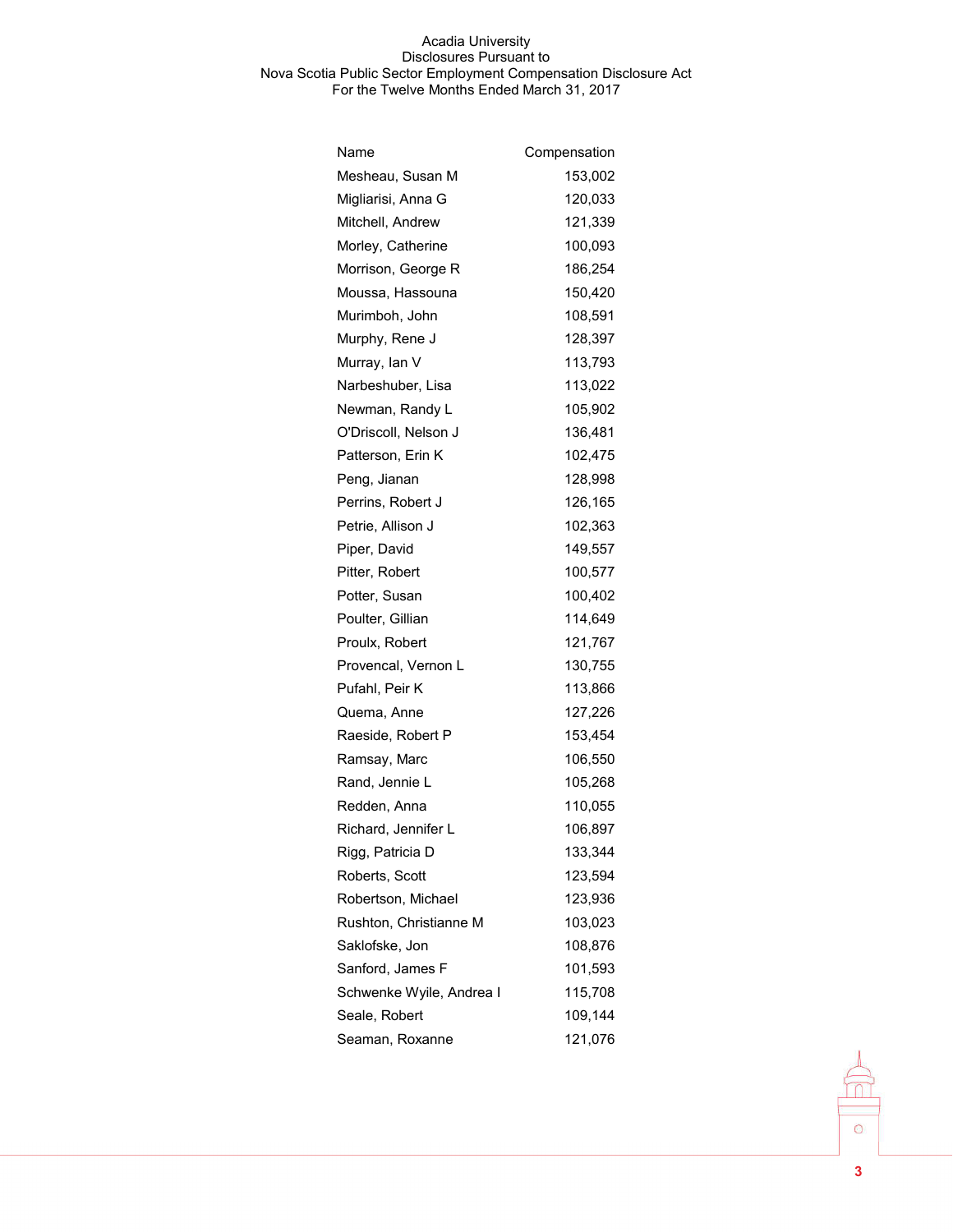| Name                   | Compensation |
|------------------------|--------------|
| Seamone, Donna L       | 104,318      |
| Semenenko, Igor        | 108,857      |
| Shakshuki, Elhadi      | 115,435      |
| Shields, Christopher A | 104,281      |
| Shutler, Dave          | 129,212      |
| Silver, Daniel L       | 142,148      |
| Slights, Jessica A     | 121,340      |
| Smith, Ann M           | 113,036      |
| Spooner, lan           | 143,140      |
| Stanley, Clifford R    | 123,229      |
| Stephenson, Paul A     | 114,175      |
| Stewart, Donald T      | 119,060      |
| Stokesbury, Michael J  | 112,951      |
| Symons, Douglas K      | 142,135      |
| Tango, Martin S        | 104,685      |
| Taylor, Philip         | 130,208      |
| Teismann, Holger       | 109,374      |
| Thon, Sonia            | 138,254      |
| Tong, Anthony Z        | 113,914      |
| Townsend, Patricia L   | 126,662      |
| Trofanenko, Brenda M   | 119,786      |
| Trudel, Andre          | 155,187      |
| Van Blarcom, Brian L   | 116,352      |
| Vibert, Ann            | 137,182      |
| Vibert, Conor T        | 170,131      |
| Wang, Yinglei          | 108,049      |
| Warner, Alan           | 112,601      |
| Weatherbee, Terrance   | 118,378      |
| Whetter, Kevin         | 120,033      |
| Whidden, James N       | 111,418      |
| Whitehall, Geoffrey A  | 109,474      |
| Wilks, Ian L           | 119,536      |
| Williams, Peter        | 148,518      |
| Wilson, Brian          | 128,044      |
| Worvill, Romira M      | 129,023      |
| Yang, Jun              | 117,298      |
| Zamlynny, Volodymyr    | 107,869      |
| Zhang, Haiyi           | 101,870      |
| Zhang, Ying            | 117,441      |

 $\circ$